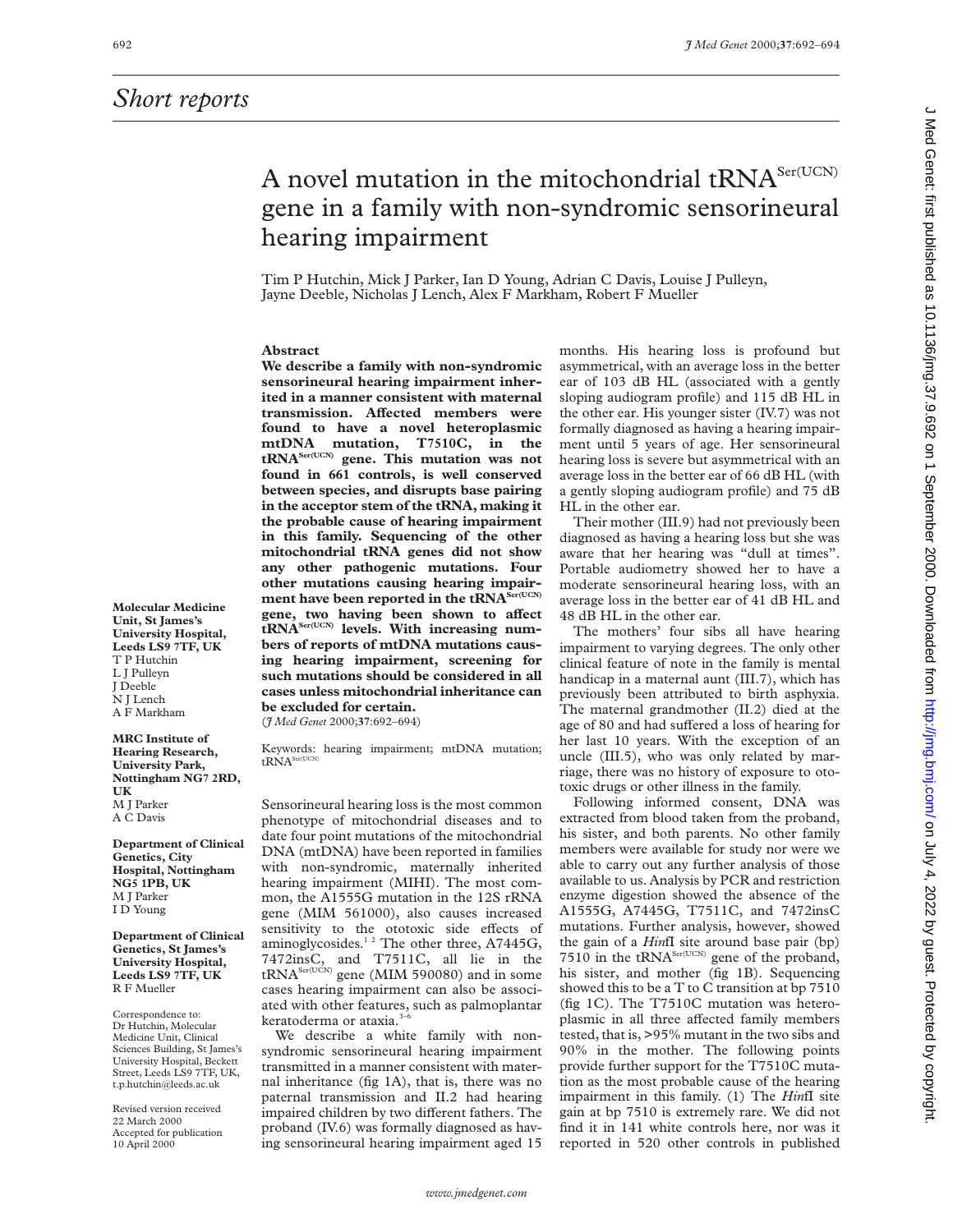

*Figure 1 (A) Pedigree of the family. Solid symbols denote those with hearing impairment. (B) Gain of HinfI restriction enzyme site in aVected subjects. mtDNA was amplified with primers corresponding to bp 7392-7410 (forward) and 7608-7588 (reverse) and the PCR fragment digested to completion with 10 units of HinfI and fragments separated on a 2%* agarose gel. The normal product gives fragments of 150 bp and 66 bp, the HinfI gain cuts the 150 bp fragment into 101 bp and<br>49 bp. Patient ID numbers correspond to those in (A), lanes 5 and 6 are hearing controls, and M i *(C) DNA sequence of the mtDNA heavy strand showing the T to C base change at bp 7510 in the proband compared to a hearing control. The proportion of mutant was estimated by densitometry of both the agarose and sequencing gels.*

reports.<sup>7 8</sup> (2) The base change disrupts a hydrogen bond in the acceptor stem of the  $t\overline{RNA}^{\text{Ser(UCN)}}$  (fig 2A), which may affect tRNA levels or function. Similar mutations in this acceptor stem at bp 7511 and 7512 have previously been shown to cause hearing loss. $4910(3)$ The 7510 residue is highly conserved in a wide range of species (fig 2B) forming an A-U base pair in all except bovine.

Sequencing of the other mitochondrial tRNA genes from this family did not show any other changes except for a homoplasmic A to G base change at bp 4336 in the tRNA<sup>Gln</sup> gene. This base change is present in about 1% of the white population and although it has been reported in patients with Alzheimer's or Parkinson's disease in some studies,<sup>7</sup> any specific disease association remains uncertain.<sup>11</sup> Hearing loss has not been reported in any of these persons, although such information was not actively sought. The A4336G mutation is therefore unlikely to be the primary cause of hearing loss in this family although it may contribute to the high penetrance of the T7510C mutation in this family.

Several mtDNA point mutations have been associated with non-syndromic sensorineural hearing loss. Generally these mutations are homoplasmic or present at very high levels (>95%) and presumably exert only very mildly deleterious effects which are sufficient to affect the inner ear but with no noticeable effect on other tissues. The reason for this tissue specificity is not known. Fischel-Ghodsian<sup>12</sup> has suggested it could be because of different processing of the mitochondrial genes in the cochlea. Such a difference between tissues has been shown to exist, for example the A3302G mutation in the tRNA<sup>Leu(UUR)</sup> gene<sup>13</sup> causes a defect in RNA processing in skeletal muscle but not fibroblasts where there is no phenotypic defect.

It is interesting that five mutations in or affecting the  $tRNA<sup>Ser(UCN)</sup>$  gene (T7510C, T7511C, T7512C, A7445G, and 7472insC) have all been associated with hearing loss. Two of these, A7445G and 7472insC, have been shown to cause a significant reduction in tRNASer(UCN) levels and a mild mitochondrial defect in lymphoblasts or osteosarcoma cells.14 15 Whether or not the T7510C mutation has any affect on the processing of mitochondrial genes in the cochlea can only be answered by studying cells from the inner ear.

The increasing number of reports of families with hearing impairment resulting from